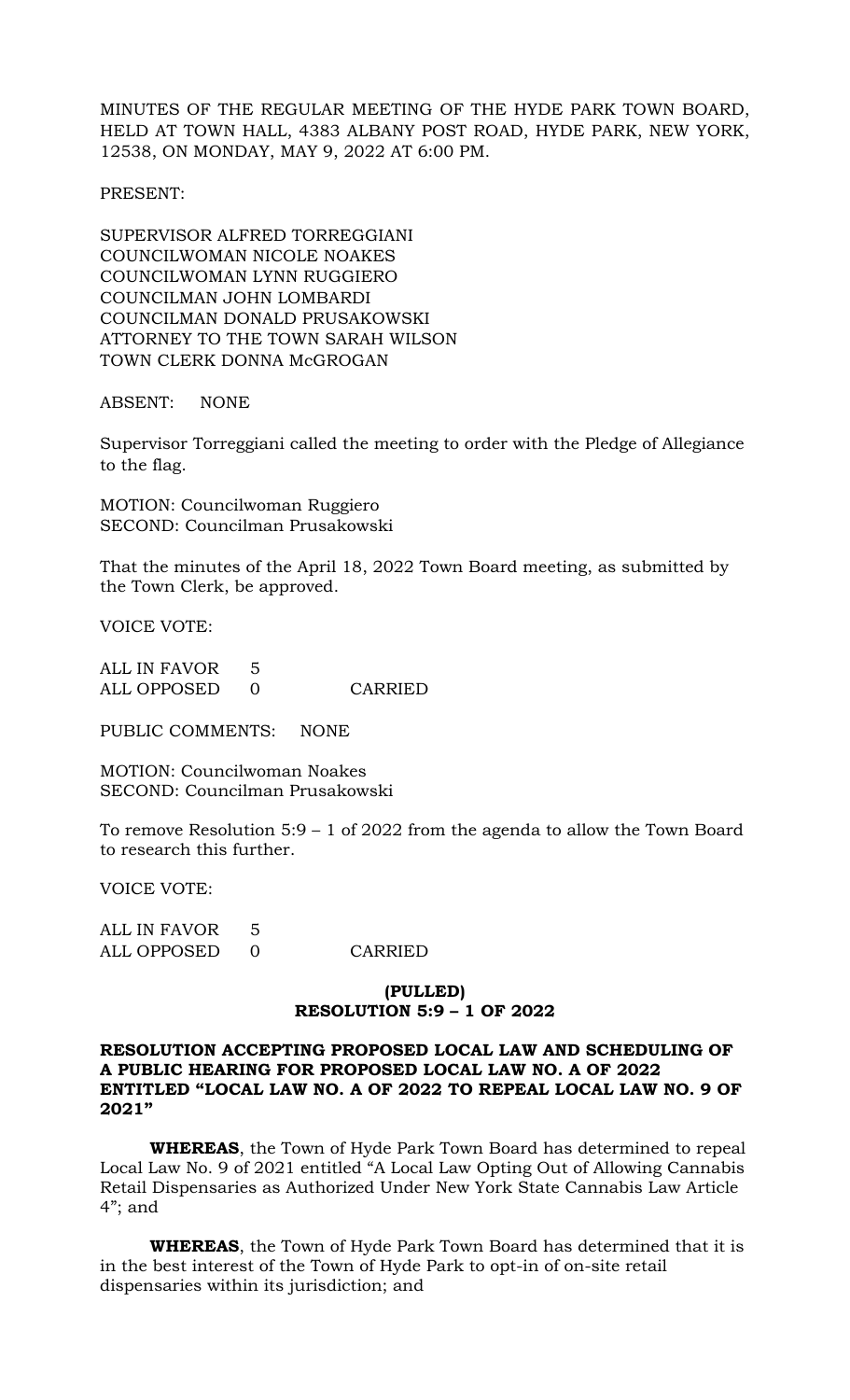**WHEREAS**, the Town Attorney has drafted a proposed Local Law; and

**WHEREAS**, the Town Board has determined to move forward with the adoption of said proposed Local Law with full reservation of rights, as a legislative act of the Town Board; and

**WHEREAS**, the Town Board has determined that the proposed legislation repealing Local Law No. 9 of 2021 is a Type II Action under the New York State Environmental Quality Review Act ("SEQRA") and will not have a significant adverse effect on the environment; and

**WHEREAS,** the Town Board has determined that the proposed Local Law is acceptable for purposes of undertaking the local law adoption process and hearing from the public and other interested parties.

**NOW, THEREFORE, BE IT RESOLVED**, that the Town Board hereby accepts the said Local Law and schedules a public hearing on said Local Law for May 23, 2022, at 6:10 p.m.; and

**BE IT FURTHER RESOLVED**, that the Town Clerk is hereby directed to post and provide notice of the public hearing as required by law.

## **TOWN OF HYDE PARK**

## **LOCAL LAW NO. A OF THE YEAR 2022**

## **A LOCAL LAW REPEALING LOCAL LAW NO. 9 OF 2021**

**BE IT ENACTED** by the Town Board of the Town of Hyde Park that Local Law No. 9 of the year 2021 entitled "A Local Law Opting Out of Allowing Cannabis Retail Dispensaries as Authorized Under New York State Cannabis Law Article 4" is hereby repealed as follows:

# **SECTION 1.**

## **LOCAL LAW NO. 9 OF THE YEAR 2021**

## **A LOCAL LAW OPTING OUT OF ALLOWING CANNABIS RETAIL DISPENSARIES AS AUTHORIZED UNDER NEW YORK STATE CANNABIS LAW ARTICLE 4**

**BE IT ENACTED** by the Town Board of the Town of Hyde Park as follows:

## **SECTION 1. LEGISLATIVE INTENT.**

It is the intent of this local law to opt out of allowing cannabis retail dispensaries in the Town of Hyde Park that would otherwise be allowed under New York State Cannabis Law Article 4.

## **SECTION 2. AUTHORITY.**

This local law is adopted pursuant to Cannabis Law §131 which expressly authorizes the Town Board to adopt a local law requesting the Cannabis Control Board to prohibit the establishment of cannabis retail dispensary licenses within the jurisdiction of the Town and is subject to a permissive referendum, the procedure of which is governed by Municipal Home Rule §24.

**SECTION 3. LOCAL OPT-OUT.**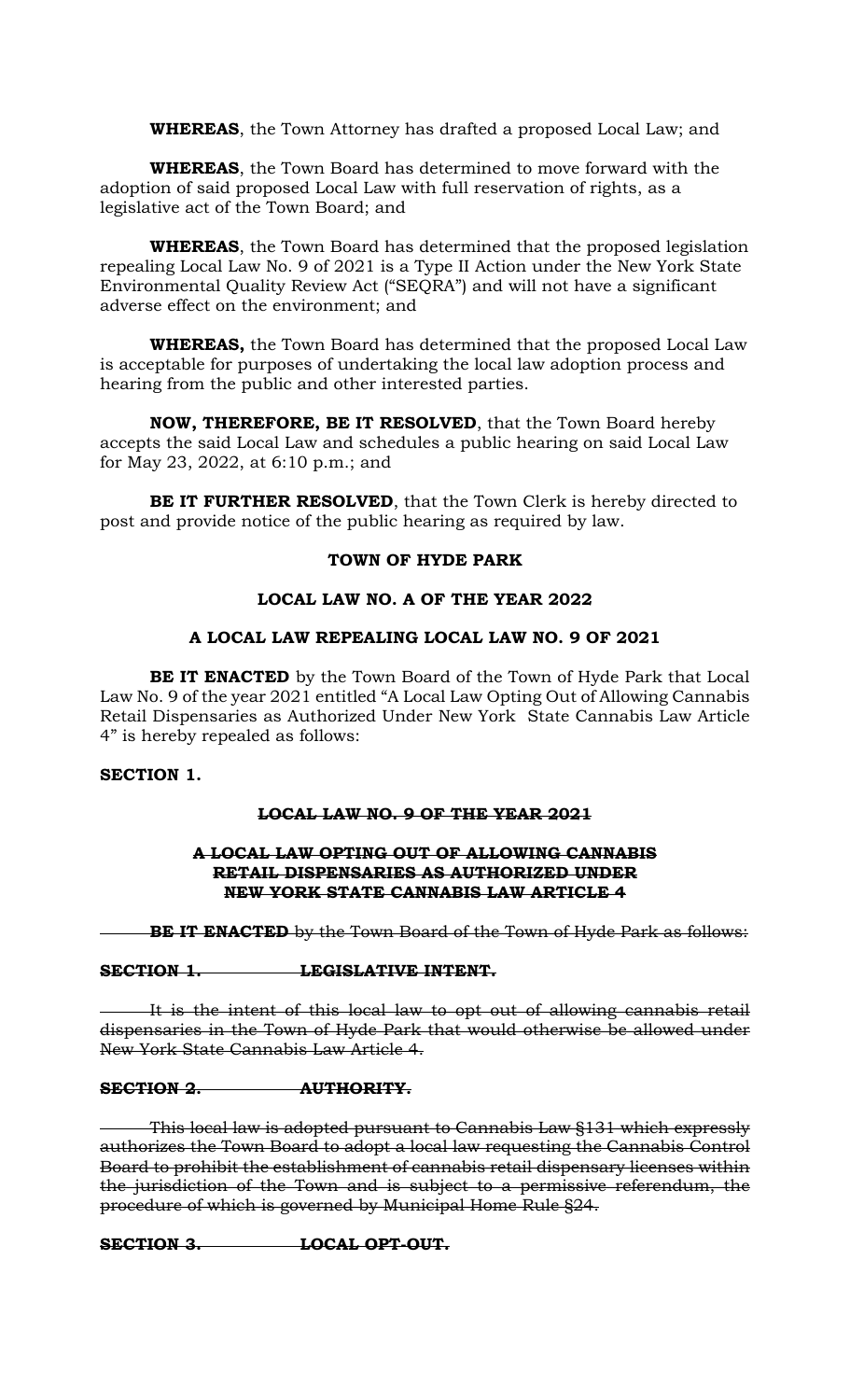The Town Board of the Town of Hyde Park hereby opts out of allowing cannabis retail dispensaries from being established and operated within the Town's jurisdiction.

#### **SECTION 4. SEVERABILITY.**

If any clause, sentence, paragraph, subdivision, or part of this Local Law or the application thereof to any person, firm or corporation, or circumstances, shall be adjusted by any court of competent jurisdiction to be invalid or unconstitutional, such order or judgment shall not affect, impair, or invalidate the remainder thereof, but shall be confined in its operation to the clause, sentence, paragraph, subdivision, or part of this Local Law or in its application to the person, individual, firm or corporation or circumstance, directly involved in the controversy in which such judgment or order shall be rendered.

## **SECTION 5. PERMISSIVE REFERENDUM/ REFERENDUM ON PETITION.**

This Local Law is subject to a referendum on petition in accordance with Cannabis Law §131 and the procedure outlined in Municipal Home Rule Law §24. If a referendum is required, it shall be conducted by special election.

#### **SECTION 6. EFFECTIVE DATE.**

This local law shall take effect immediately upon filing with the State Secretary of State.

### **SECTION 2. EFFECTIVE DATE.**

This Local Law shall take effect immediately upon filing with the Secretary of State.

# **RESOLUTION 5:9 – 2 OF 2022**

## **RESOLUTION ACCEPTING PROPOSED LOCAL LAW AND SCHEDULING OF A PUBLIC HEARING FOR PROPOSED LOCAL LAW NO. B OF 2022 ENTITLED "A LOCAL LAW AMENDING THE TOWN OF HYDE PARK TOWN CODE TO ADD CHAPTER 29, ENTITLED 'VETERANS' AFFAIRS COMMITTEE'"**

**WHEREAS**, the historic Town of Hyde Park is home to numerous veterans and their families who are important and valued members of the community and whose contributions are deserving of recognition and support; and

**WHEREAS**, the Town Board of Hyde Park has determined that it is in the interest of the Town to establish a Veterans' Affairs Committee to serve the community and advise the Town Board as to veterans' affairs; and

**WHEREAS**, the Town Board has determined that this is a Type II action under the New York State Environmental Quality Review Act ("SEQRA") and will not have a significant adverse effect on the environment; and

**WHEREAS**, the Town Board has determined that the Local Law is acceptable for purposes of undertaking the local law adoption process and hearing from the public and other interested parties.

**NOW, THEREFORE, BE IT RESOLVED**, that the Town Board hereby accepts the said proposed Local Law and schedules a public hearing on said Local Law for May 23, 2022, at 6:10 p.m.; and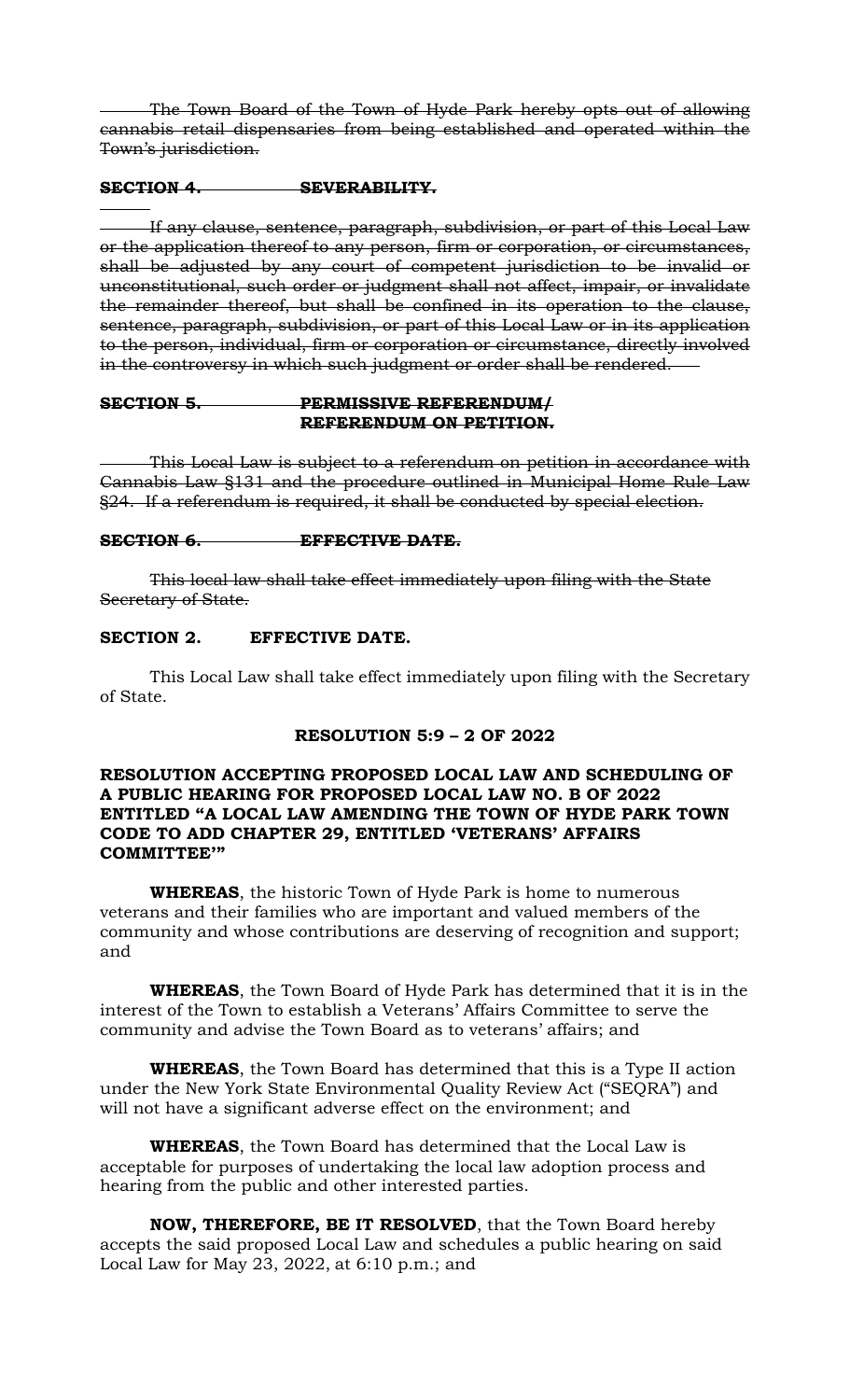**BE IT FURTHER RESOLVED**, that the Town Clerk is hereby directed to post and provide notice of the public hearing as required by law.

MOTION: Councilwoman Noakes SECOND: Councilman Lombardi

VOICE VOTE:

ALL IN FAVOR 5 ALL OPPOSED 0 CARRIED

#### **TOWN OF HYDE PARK**

## **LOCAL LAW NO. B OF THE YEAR 2022**

## **A LOCAL LAW AMENDING THE TOWN OF HYDE PARK TOWN CODE TO ADD CHAPTER 29, ENTITLED "VETERANS' AFFAIRS COMMITTEE"**

**BE IT ENACTED** by the Town Board of the Town of Hyde Park as follows:

### **SECTION 1. CREATION, ESTABLISHMENT, AND APPOINTMENT.**

There is hereby created and established a Town of Hyde Park Veterans' Affairs Committee, which shall consist of five members to be appointed by the Town Board. Committee members shall be residents of the Town of Hyde Park and shall be nominated by virtue of service of any branch of the armed forces or by association with veterans/armed forces organizations.

### **SECTION 2. TERMS OF OFFICE.**

The terms of the five persons to be appointed shall be three years, except that the terms of two members appointed to the first Committee shall be for only two years and the terms of two other members appointed to the first Committee shall be for one year. In the event that a vacancy shall occur during the term of any member, the Town Board, for the nonexpired portion of the term, shall appoint a successor. The Town Board shall have the power to remove any member of the Committee for cause and after public hearing. All positions on the Committee are voluntary and shall be served without compensation.

#### **SECTION 3. OPERATION OF COMMITTEE.**

The Town Board shall designate one member of the Committee to serve as Chairperson, who shall preside at meetings of the Committee and who shall execute the duties normally conferred by parliamentary order in addition to those prescribed by this section. The Committee shall choose its own officers, make its own rules and regulations, subject to Town Board approval, and keep a journal of its proceedings. A majority of the voting members shall be a quorum for the transaction of business. The Committee shall meet a minimum of four times per year.

## **SECTION 4. DUTIES AND RESPONSIBILITIES.**

The Veterans' Affairs Committee shall have all the powers and duties as set forth below:

(1) The Veterans' Affairs Committee shall oversee the planning for the Memorial Day and Veterans Day observances.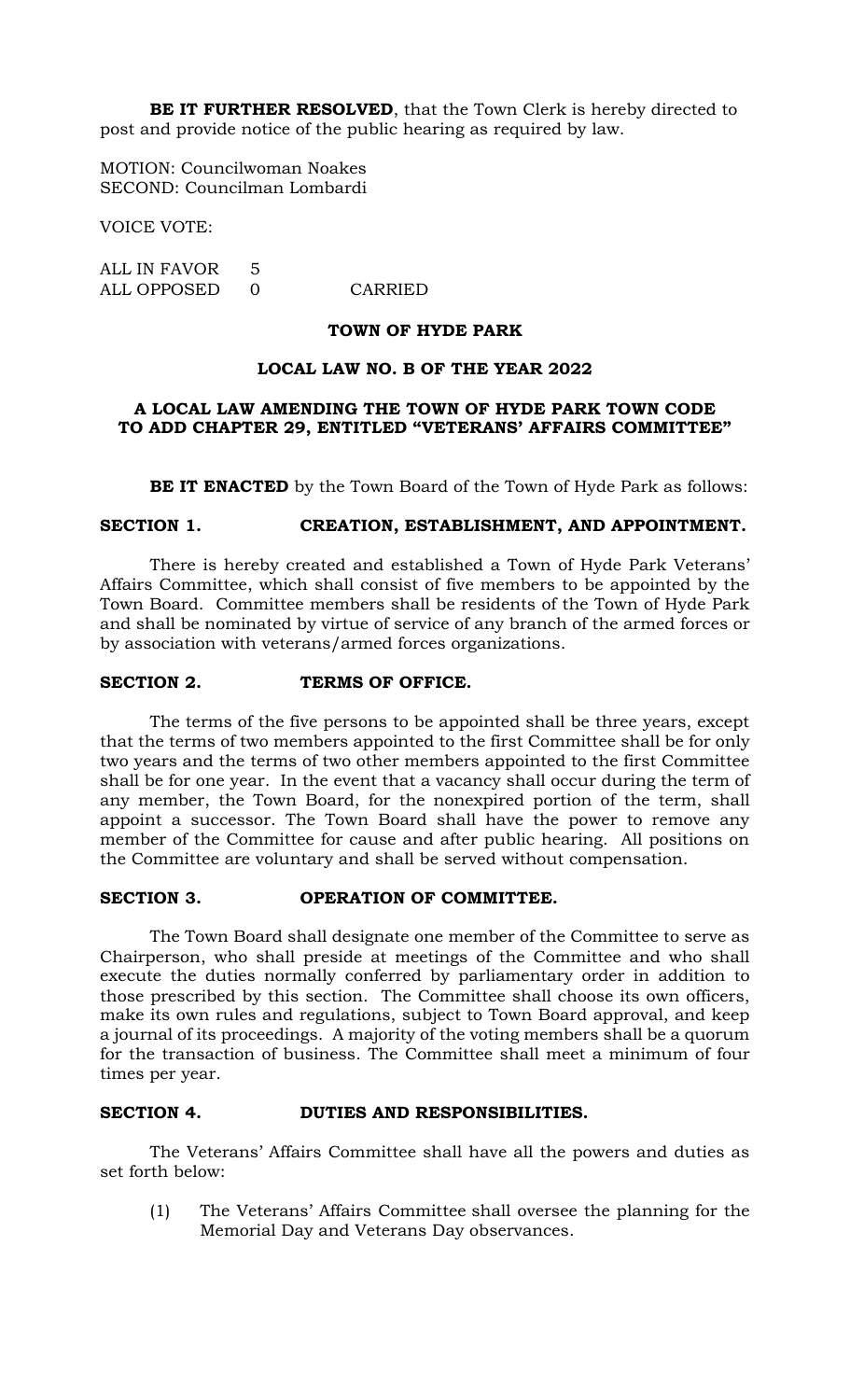- (2) The Veterans' Affairs Committee shall make recommendations to the Town Board for the preservation and maintenance of the Town's war memorials, monuments, and plaques.
- (3) The Veterans' Affairs Committee shall oversee the placement, installation, and upkeep of memorial banners and/or flags on all public property owned and operated by the Town of Hyde Park.
- (4) The Veterans' Affairs Committee shall represent the Town of Hyde Park at events, meetings, or gatherings concerning veterans' affairs at the local and County levels.
- (5) The Veterans' Affairs Committee shall attend to any other matter deemed appropriate by the Town Board concerning veterans' affairs.

## **SECTION 5. LIAISON WITH TOWN BOARD.**

The Town Board shall select a member of the Board to serve as the liaison with the Veterans' Affairs Committee.

## **SECTION 6. ANNUAL APPROPRIATIONS.**

The Town Board may annually appropriate and cause to be raised by taxation in such Town a sum sufficient to carry out the provisions of this chapter.

## **SECTION 7. ANNUAL REPORT TO TOWN BOARD.**

The Committee shall make an annual report to the Town Board of the Town of Hyde Park, which shall cover all matters handled by it during the year, and said annual report shall also be filed with the Town Clerk and become a public record.

## **SECTION 8. EFFECTIVE DATE.**

This local law shall take effect immediately upon filing with the State Secretary of State.

## **RESOLUTION 5:9 – 3 OF 2022**

# **RESOLUTION AUTHORIZING THE TOWN OF HYDE PARK TOWN BOARD TO APPOINT HEIDI PETERS AS THE PERMANENT FULL TIME PERSONNEL ASSISTANT FOR THE TOWN OF HYDE PARK**

**WHEREAS**, by Resolution 10:21 – 3 of 2019 the Town of Hyde Park Town Board created the position for a Permanent Full Time Payroll Clerk and appointed Heidi Peters who was reachable on the Dutchess County Department of Human Resources Certification of Eligibles List to said position; and

**WHEREAS**, since the retirement of former Personnel Assistant Sandra Bruno on March 27, 2021, Heidi Peters has been the acting Provisional full time Personnel Assistant pending the Civil Service Examination for Personnel Assistant; and

**WHEREAS**, the Town was notified that as of April 15, 2022, Heidi Peters had passed the Civil Service Examination for Personnel Assistant and is now eligible to be appointed as the full time Personnel Assistant for the Town of Hyde Park.

**NOW, THEREFORE, BE IT RESOLVED**, that the Town of Hyde Park Town Board does hereby appoint Heidi Peters as the permanent full time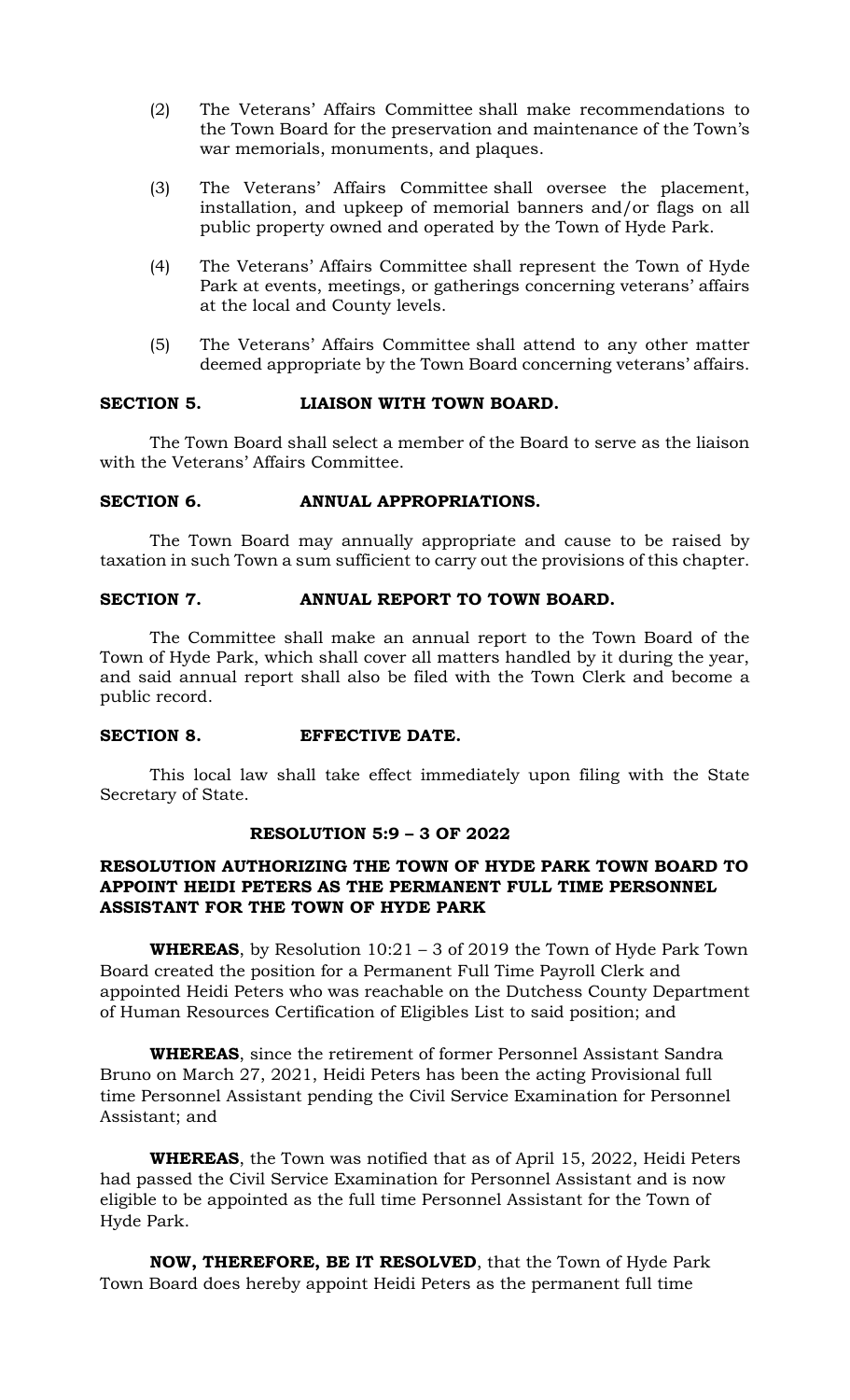Personnel Assistant for the Town of Hyde Park effective April 25, 2022, at a salary of \$52,914.00; and

**BE IT FURTHER RESOLVED**, that said appointment is subject to a probationary period as set forth in the Civil Service Law of the State of New York of not less than eight (8) nor more than twenty-six (26) weeks; and

**BE IT FURTHER RESOLVED**, that the Town Supervisor is authorized to execute any and all documents required by the Dutchess County Department of Human Resources to effectuate said appointment.

MOTION: Councilwoman Ruggiero SECOND: Councilman Lombardi

VOICE VOTE:

ALL IN FAVOR 5 ALL OPPOSED 0 CARRIED

## **RESOLUTION 5:9 – 4 OF 2022**

## **RESOLUTION AUTHORIZING THE TOWN OF HYDE PARK TOWN BOARD TO ACKNOWLEDGE THE RESIGNATION OF PART-TIME POLICE ASSISTANT JOHN BOLDE FOR THE TOWN OF HYDE PARK POLICE DEPARTMENT**

**WHEREAS**, John Bolde, Part-Time Police Assistant for the Town of Hyde Park Police Department, has submitted his letter of resignation effective Tuesday, April 12, 2022.

**NOW THEREFORE BE IT RESOLVED**, that the Town of Hyde Park Town Board does hereby acknowledge the resignation of Part-Time Police Assistant, John Bolde, effective Tuesday, April 12, 2022; and

**BE IT FURTHER RESOLVED**, that the Town Supervisor and the Town Board extend their appreciation and gratitude to John Bolde for his service to the Town of Hyde Park Police Department.

MOTION: Councilman Lombardi SECOND: Councilman Prusakowski

VOICE VOTE:

ALL IN FAVOR 5 ALL OPPOSED 0 CARRIED

### **RESOLUTION 5:9 - 5 OF 2022**

## **RESOLUTION AUTHORIZING THE TOWN OF HYDE PARK TOWN BOARD TO APPOINT PART-TIME POLICE OFFICER JONAH TOWNE TO THE POSITION OF FULL-TIME POLICE OFFICER FOR THE TOWN OF HYDE PARK POLICE DEPARTMENT**

**WHEREAS**, there currently exists a vacancy in the Hyde Park Police Department for a Full-Time Police Officer due to the promotion of Police Officer Daniel Ferrara to Sergeant; and

**WHEREAS**, Jonah Towne is currently a Part-Time Police Officer with the Town of Hyde Park Police Department; and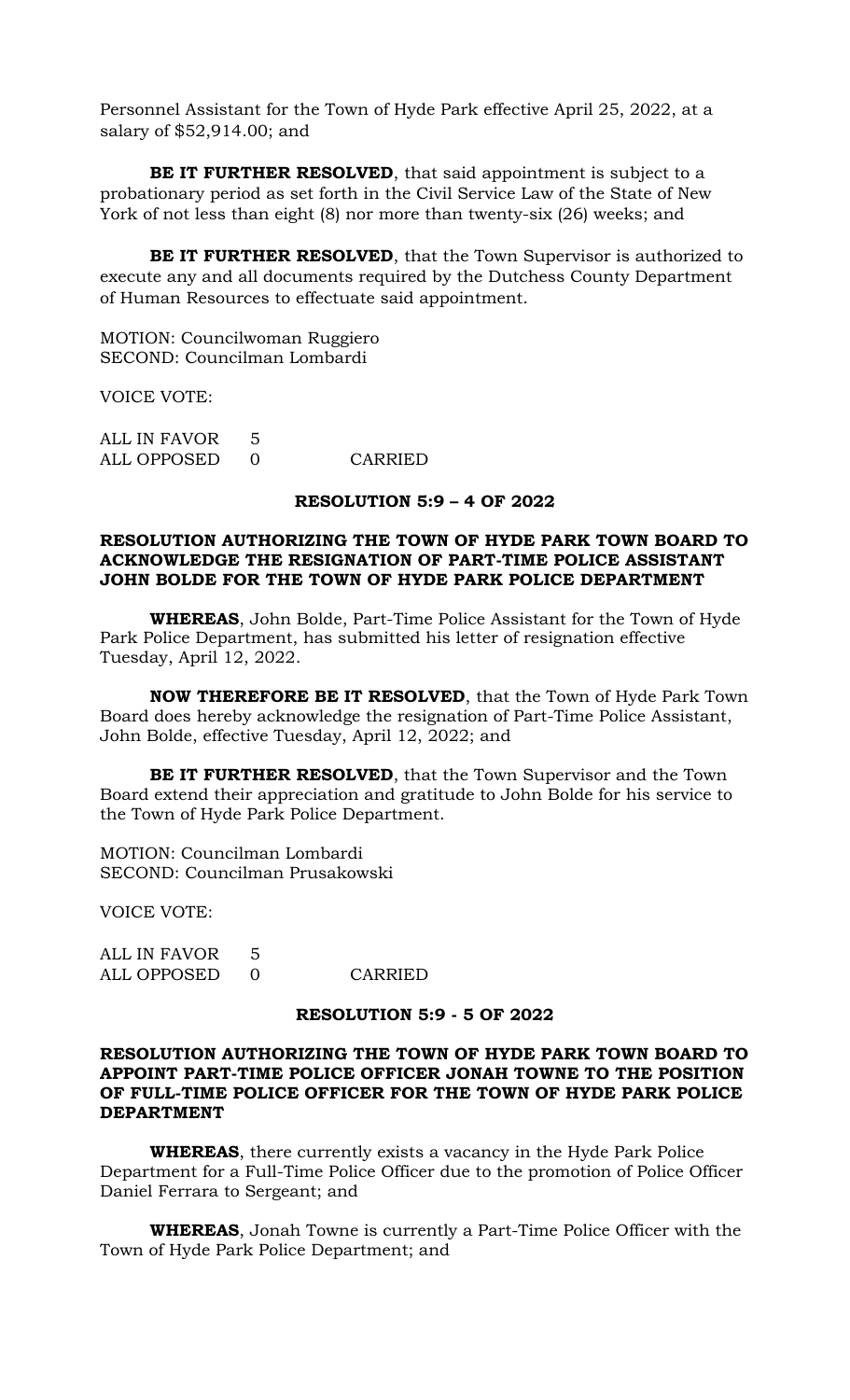**WHEREAS**, Police Officer Towne is reachable on the Dutchess County Department of Human Resources Certification of Eligibility List for police officers and has passed the agility test and pre-employment medical examination as directed by the Dutchess County Department of Human Resources.

**NOW THEREFORE BE IT RESOLVED**, that the Town of Hyde Park Town Board does hereby appoint Jonah Towne to the position of Full-Time Police Officer effective Thursday, May 12, 2022, at an hourly rate of \$27.09 per the PBA Collective Bargaining Agreement; and

**BE IT FURTHER RESOLVED**, that said appointment is subject to a probationary period as set forth in the Civil Service Law of the State of New York and shall be subject to all Civil Service Law Rules and Regulations.

MOTION: Councilman Prusakowski SECOND: Councilwoman Noakes

VOICE VOTE:

ALL IN FAVOR 5 ALL OPPOSED 0 CARRIED

## **RESOLUTION 5:9 - 6 OF 2022**

## **RESOLUTION AUTHORIZING THE TOWN OF HYDE PARK POLICE DEPARTMENT TO SUBMIT THE 2022 BUREAU OF JUSTICE ASSISTANCE (BJA) BULLET PROOF VEST PARTNERSHIP GRANT APPLICATION**

**WHEREAS**, the Bureau of Justice Assistance (BJA) has just announced the 2022 Bullet Proof Vest Partnership Grant application funding period; and

**WHEREAS**, the Bulletproof Vest Partnership grant funding will help pay for fifty percent of the accrued expenses of body armor for law enforcement officers which in turn helps police departments improve safety and reduce deaths and serious injuries by providing them funding in order for them to be able to afford proper fitting body armor for their officers; and

**WHEREAS**, the Town of Hyde Park Police Department is desirous of participating in the Bureau of Justice Assistance Bulletproof Vest Partnership Grant for 2022; and

**WHEREAS**, the Hyde Park Police Chief has reviewed the requirements of the grant and feels that the Town of Hyde Park Police Department meets the qualifications to apply; and

**WHEREAS**, the application for the 2022 Bulletproof Vest Partnership Grant application must be submitted no later than Monday, June 27, 2022.

**NOW, THEREFORE, BE IT RESOLVED**, that the Town of Hyde Park Town Board does hereby approve the Hyde Park Police Department's request to submit a grant application to participate in the 2022 Bureau of Justice Assistance (BJA) Bulletproof Vest Partnership Grant Program.

MOTION: Councilwoman Noakes SECOND: Councilman Lombardi

VOICE VOTE:

ALL IN FAVOR 5 ALL OPPOSED 0 CARRIED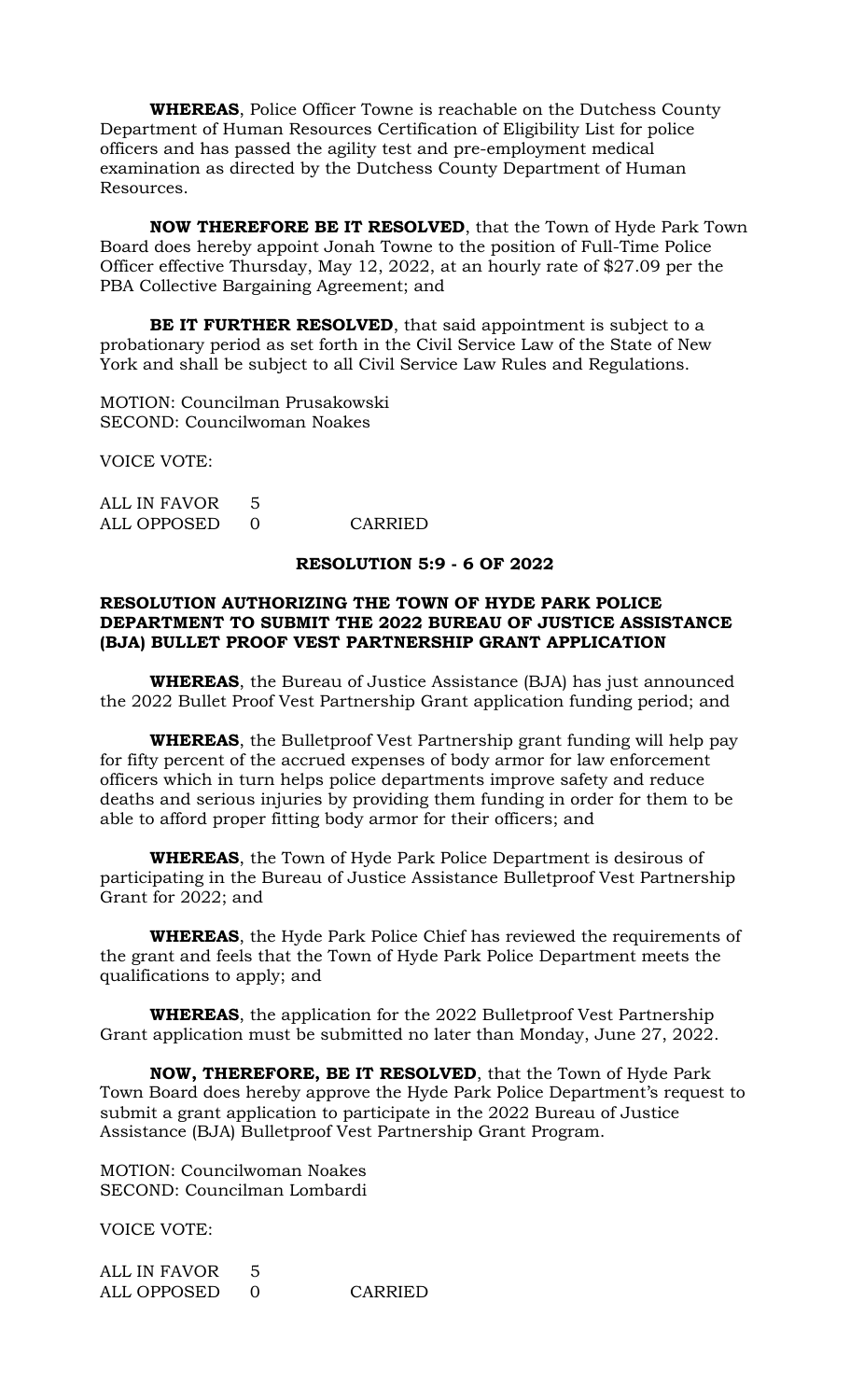#### **RESOLUTION 5:9 – 7 OF 2022**

## **RESOLUTION AUTHORIZING THE TOWN OF HYDE PARK POLICE DEPARTMENT TO SUBMIT A GRANT APPLICATION TO THE BUREAU OF JUSTICE ASSISTANCE (BJA) U.S. DEPARTMENT OF JUSTICE FOR BODY WORN CAMERAS FOR THE HYDE PARK POLICE DEPARTMENT**

**WHEREAS**, on June 12, 2020, Gov. Andrew M. Cuomo signed Executive Order 203, requiring each local government in N.Y. State to adopt a policing reform plan that will maintain public safety while building mutual trust and respect between police and the communities they serve; and

**WHEREAS**, the Town of Hyde Park Police Department in conjunction with the Town of Hyde Park Town Supervisor and Town Board developed and approved the Hyde Park Police Reform Plan which includes the acquisition of body worn cameras to comply with Executive Order 203; and

**WHEREAS**, the Bureau of Justice Assistance (BJA) U.S. Department of Justice is seeking applications for funding various law enforcement agencies seeking to purchase body-worn cameras (BWCs) to help municipalities to establish or expand comprehensive body-worn camera programs that have a specific and demonstrated plan to implement this technology to maximize the benefits of BWCs within their municipality; and

**WHEREAS**, the Town of Hyde Park would like to utilize this opportunity to apply for said funding to acquire body worn cameras for the Town of Hyde Park Police Department to help them enhance the accountability and transparency of the police department in their interactions with the community; and

**WHEREAS**, by the use of BWCs within the Town of Hyde Park Police Department the force would have additional added protection through a neutral third-party witness in the form of BWCs, which will in turn add increased efficiency with the Dutchess County District Attorney Office by providing additional evidence and discovery; and

**WHEREAS**, all applications have to be submitted no later than Friday, May 20, 2022.

**NOW THEREFORE BE IT RESOLVED**, that the Town of Hyde Park Town Board does hereby authorize the Town of Hyde Park Police Chief to apply for the 2022 Bureau of Justice Assistance (BJA) U.S. Department of Justice Grant Program for the purchase of Body Worn Cameras for the Town of Hyde Park Police Department.

MOTION: Councilwoman Ruggiero SECOND: Councilman Prusakowski

VOICE VOTE:

| ALL IN FAVOR 5 |         |
|----------------|---------|
| ALL OPPOSED 0  | CARRIED |

Supervisor Torreggiani commended his fellow Town Board Members for their first 5 months of service to our Town. Everyone has been working hard meeting with residents and answering many questions for them as well as meeting with Department Heads and becoming familiar with everyone and their duties.